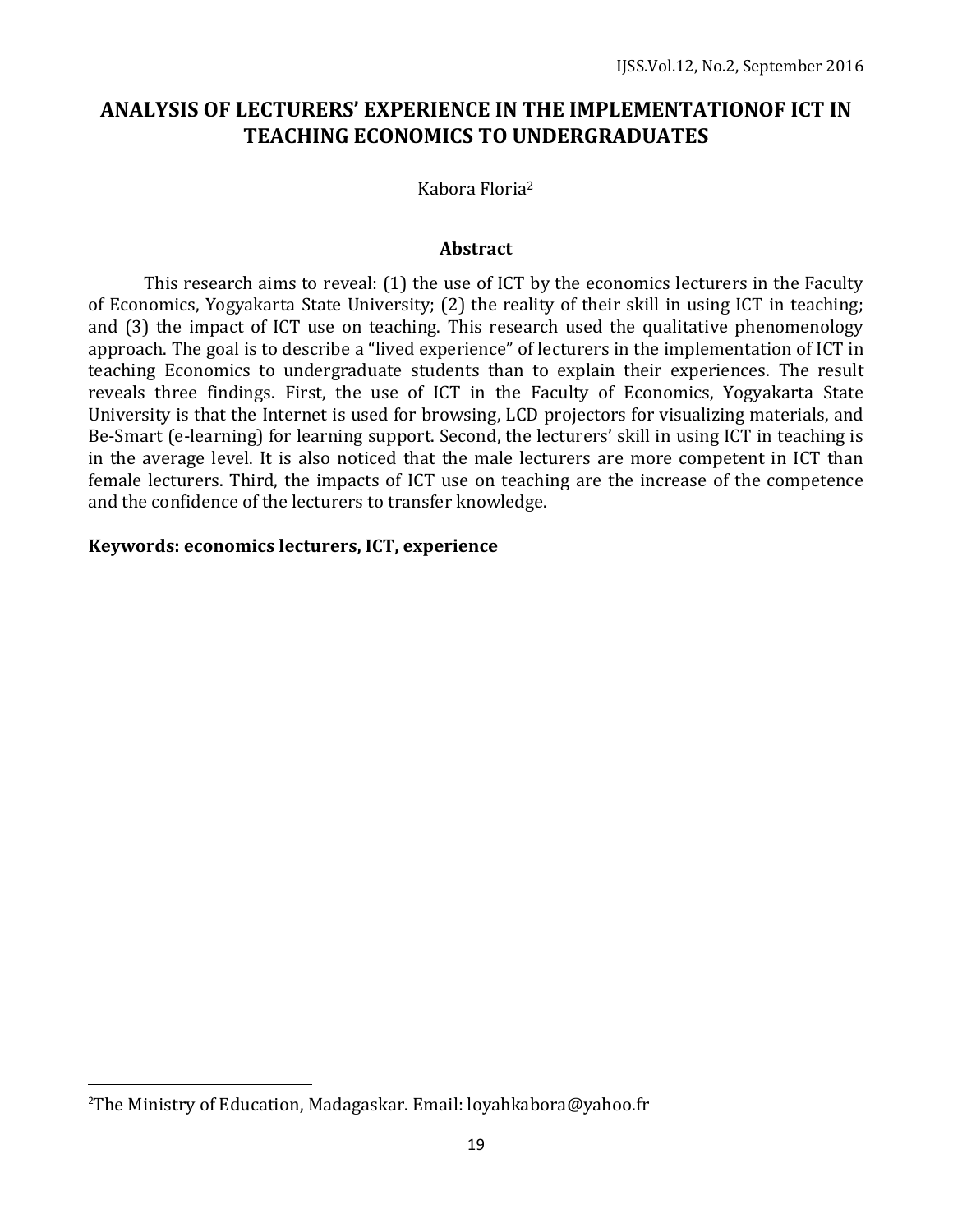## **Introduction**

Education is the most powerful weapon to change the world- Nelson Mandela. Through Education, human knowledge advances rapidly and brings an enormous implication in education itself. Innovating is one of humans' faculties. It involves learning to make something in different way than usual. That innovation is often associated with the new technologies such as ICT. ICT has been introduced in education over the last 28 years and it is often used in higher education.

However the existence of ICT in education presents a big challenge for the educators in their ways of teaching. It requires a shift from the traditional method to the modern one. ICT provides a revolutionary tool in education. But as we know that lecturers are the main driver of the studies in class and have a role to lecture, to prepare teaching materials and handouts for students, to set and mark assignments and examination papers, so, ICT is the main tool to fulfill their work. Thus, it can be said that lecturers are very experienced in the implementation of ICT in the pedagogical process including its advantages and its inconveniences.

The use of ICT is supposed to enhance or support learning and teaching in education, has become increasingly important in tertiary education (Fabunmi & Adesoji F., 2012, p.121) but ICT does not guarantee that a student will learn. A good quality of pen cannot improve a student's learning, but it can help that student write easily and comfortably. It is the same with ICT, it can help a student to find information rapidly and easily. Simply using ICT in teaching and learning process does not improve the thinking of students. Students learn from thinking and thinking needs

exercises. So, teaching and learning in the new environment require complex adjustments and substantial rethinking.

Indonesia is one of the countries which already implemented ICT in all universities. One of the cities of Indonesia is Yogyakarta. This city is known as a city of students. Referring to the thoughtfulness of public, YSU or Yogyakarta State University is one of the favorite universities in the Yogyakarta area. The vision of the university is to become a World-Class University in 2025 which is based on faith, independence and intelligence. Although the one of the important roles of education is the economic role that makes human work according to their needs, YSU provides Economics as one of the fields of study existed in the university. It is held by the Faculty of Economics.

The initial survey conducted by the researcher at the Faculty of Economics at Yogyakarta State University mentioned that the University has just got a new building that was established on June 22nd, 2011. Previously the faculty was blended with the Faculty of Social Science. The reasons of their separation are first, the philosophy of science; the graduates of Economics themselves will be more meaningful if they come from the pure field of Economics. Second, the public confidence or the stakeholders, some of public or stakeholders do not trust in the competence of the graduates if they come from the field of Social Science even though their field of study is Economics. Finally, the request of Economics' students with respect to the pride; they feel more confident and proud of when it mentions economics' graduates rather than social science graduates in their diploma (Interview on July 24th, 2014). Thus, the Faculty is the youngest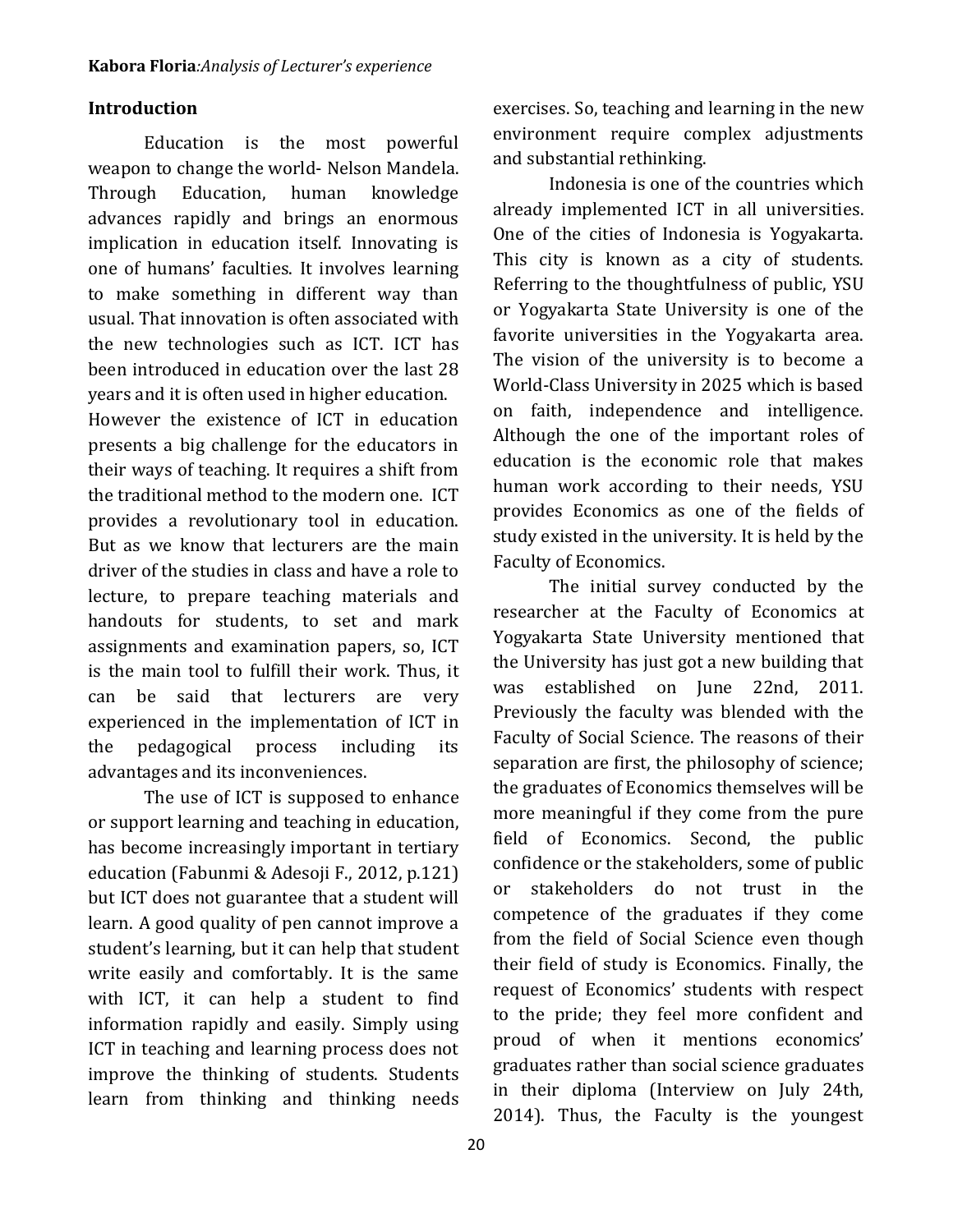faculty of the university and uses ICT since its creation for implementing its programs with an adequate enough of infrastructure and facilities. Yet, in terms of teaching methods, Economics is the lower-rated disciplines by students. This picture is similar in other countries (Fry, 2009, p.407). While the objective to teach Economics in class is to help the students on how to think but not on what to think (Boyes & Melvin, 2004, p.5). Economics makes human reasonable and has an analytical mind.

On the other side, technology evolves fast and it always affects the people's way of life in all over the world. How does then our fast changing world effect education? How does technology effect education, in its delivery and in its depth? What issues and questions do we now face with new education? Thus, how is the experience of the lecturers of Faculty of Economics, YSU in the implementation of ICT in teaching Economics? Therefore, this paper is more interested in the ways of using ICT by the economics lecturers in the Faculty of Economics, Yogyakarta State University; the reality of their skill in using ICT in teaching; and the impact of ICT use on teaching.

ICT stands for information and communication technologies and are defined, for the purposes of this primer, as a diverse set of technological tools and resources used to communicate, and to create, disseminate, store, and manage information (Victoria, 2002, p.4). These technologies include computers, the Internet, broadcasting. Information technology (IT) is a technology which uses computers to gather, process, store, protect, and transfer information but today, it is already accustomed to use the term Information and communication technology

(ICT) because it is unimaginable to work on a computer which is not connected to the network. Thus, Information and Communication Technology is as an aid to store, to process and to distribute information.

The difference between IT and CT is that Information Technology (IT) covers all matters relating to the process, manipulation and management of information. While Communication Technology is everything associated with the use of tools to process and to transfer data from one device to another. (Prasetyowati, 2013, pp.40-41). Therefore, Information Technology emphasizes on the results of data obtained, while Communication Technology is on how the results of data can be distributed, disseminated and delivered to a destination.

About the Criteria of Lecturers Competency in ICT, in the Indonesia laws Number 14 of 2005 about Teachers and Lecturers (UUGD) states that *"Kompetensi adalah seperangkat pengetahuan, keterampilan, dan perilaku yang harus miliki, dihayati, dan kuasai oleh guru atau dosen dalam melaksanakan tugas keprofesionalan."* That means competence is a set of knowledge, skills and behaviors that should have, internalized and mastered by teachers or lecturers in carrying out the duties of professionalism. Competence is a change in attitudes, skills and interests towards progress and goodness. Thus, the competency level of lecturers can be classified following the notes of Fusaro, M. & Couture, A. (2012, p.83): the lecturer can be said Novice if he/she has no experience on ICT. Beginner if he/she is able to perform the basic operations on a small number of ICT. For instance the use of document creation softwares such as word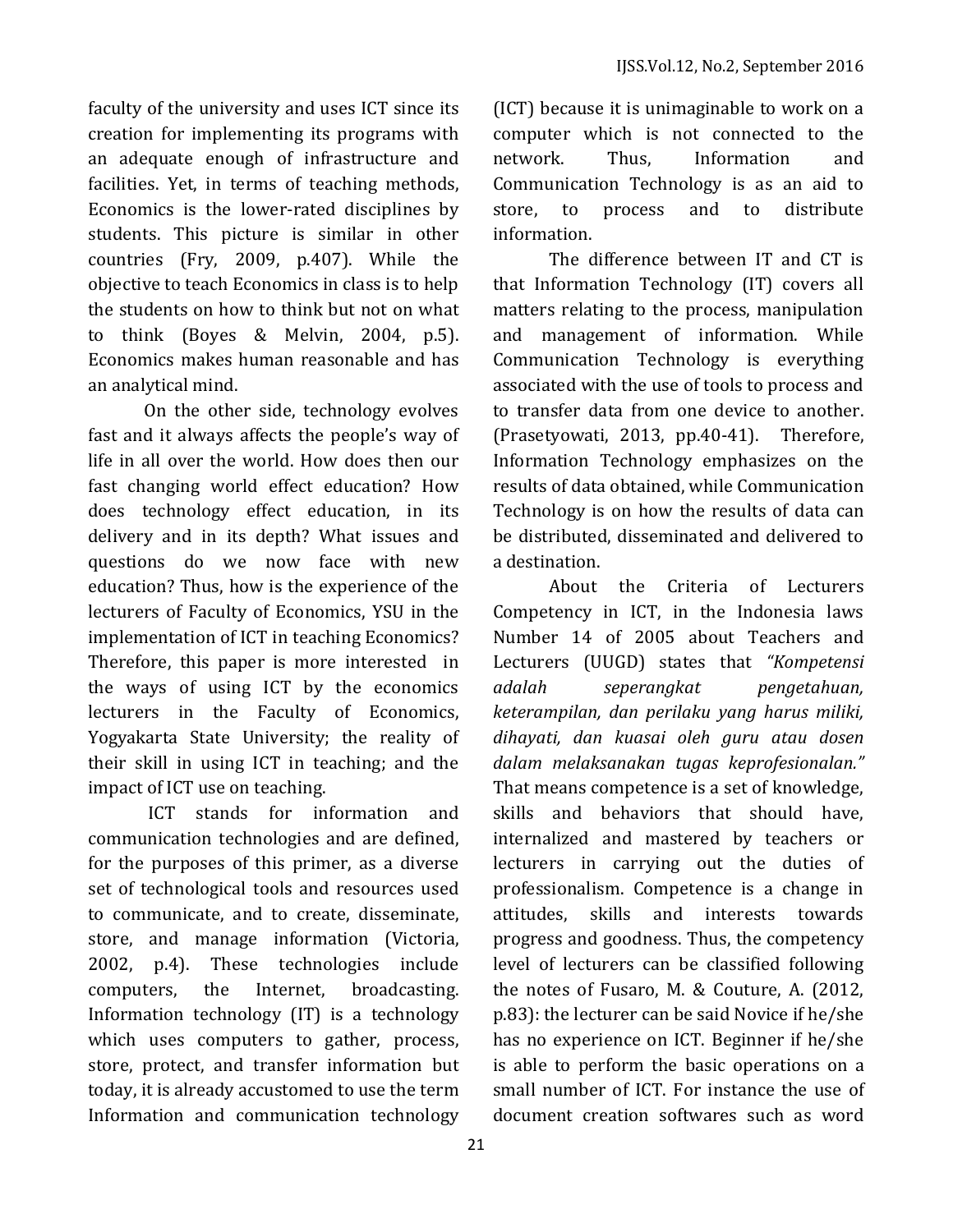processing softwares (like Microsoft Word) and can serve the spreadsheet to process student scores (Microsoft Excel). Average if he/she has a general competence for a certain number of ICT. For example communicate remotely by the networks and use the services offered by the internet as using email, browser (such as Explorer) and search engine (like Google); using multimedia in teaching and be able to use presentation softwares (such as PowerPoint). Advanced if he/she is able to use competently several ICT. For instance being able to exploit the potential of educational softwares in connection with the teaching objectives. Expert if he/she is very clever and can competently use most of ICT. For example rationally consult the Internet by using search engines and Boolean operators and make a reasonable use of it (ethical, legal, critics ...)

# *Teaching Economics in Higher Education*

Economics is the social science that studies the choices that individuals, businesses, governments, and entire societies make as they cope with scarcity and the incentives that influence and reconcile those choices (Parkin, 2005, p.2). Economics is the science of choice, the science that explains the choices that we make and how those choices change facing the scarcity.

The course of Economics is the study of Macroeconomics and Microeconomics. It includes economic theories as the important element of the course, but students will also learn more about the impact of the difference of policies towards the various aspects of economics. Moreover, as a social science, economics is likewise studied in other subjects such as sociology, anthropology, politics and psychology, as well as the

business, accounting and finance. Besides, the teaching of economics is based on the use of analytical models that require a high level of comprehension of mathematics. Among the teaching methods of Economics are:

## **Teaching with Large Groups**

Lecturing is the common method used. The Economics Network (2005) survey showed three main areas where lecturers should improve for the lectures: structuring, reducing the complexity of visual materials, and making lectures more interesting.

# **Structuring**

It is often based on a "building block" approach, taking students through a logical sequence of steps, building up their theoretical understanding.

# **Reducing the Complexity of Visuals**

PowerPoint or similar presentation software is in frequent use by economics lecturers. An article by Turner (2006) summarizes the key features of effective visuals in economics as simplicity, accuracy, and flexibility.

On simplicity, lecturers should pay attention particularly to graphical presentations. There may be temptation in taking a ready-made, completed graph and then trying to explain how it has been derived. A much more helpful approach is to take a complex graph and take it back to basics, starting, for example, with (labeled) axes and curve, and then building this up gradually.

Once having a store of basic graphical presentations, it is possible to demonstrate their flexibility to students. In practical terms, there are different ways in which this flexibility can be achieved. Lecture theatres may now be equipped with double projection facilities, which allow the lecturer to simultaneously use PowerPoint and a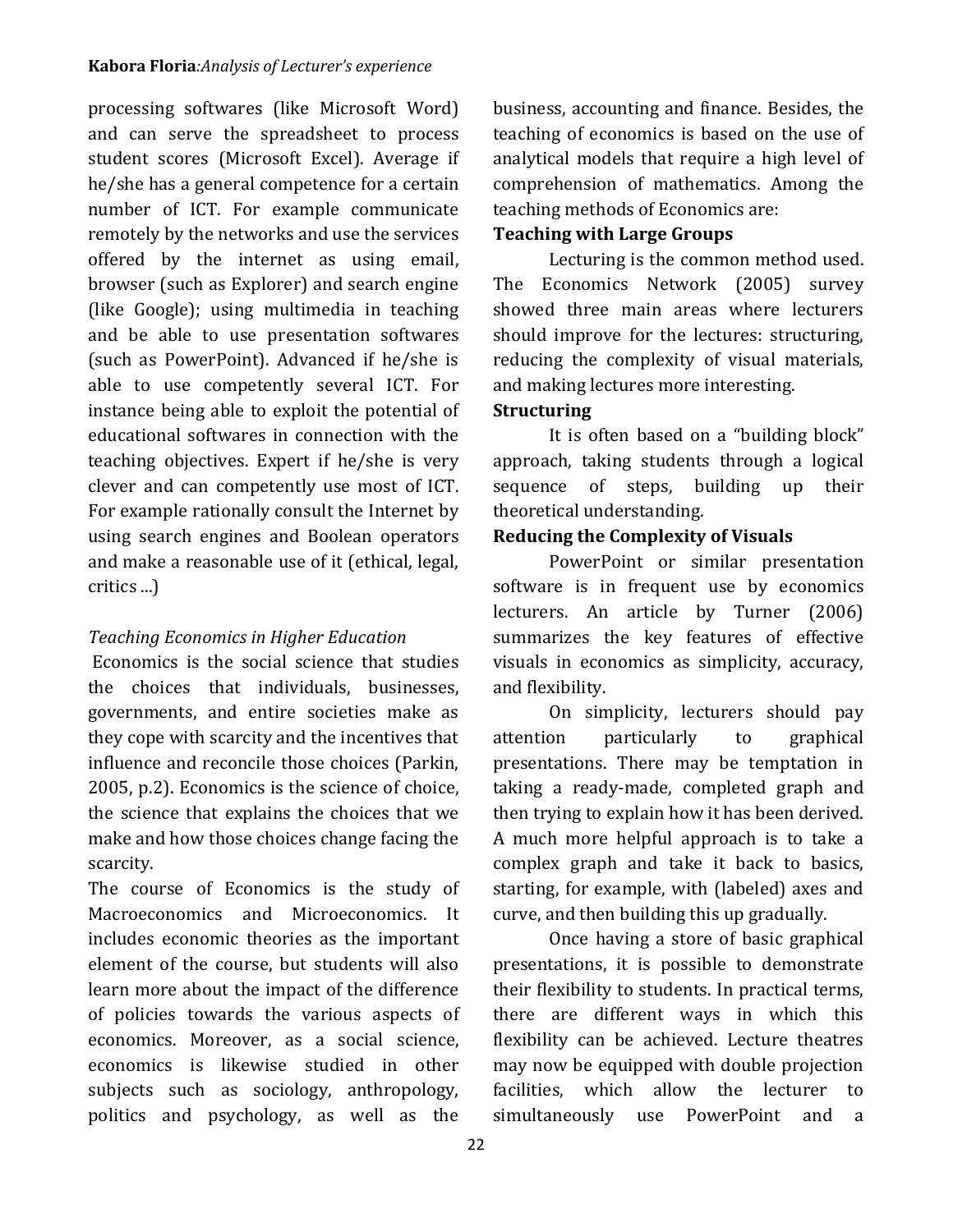visualizer (or chalk/white board). This enables the lecturer to combine prepared outlines/notes with the practice of working through examples and ideas with students at writing speed.

On accuracy, with graphical presentations and mathematics, remembering to label axes and notation are important. The way to set them in visual materials should be consistent notation ideally matched to the core textbook, if one is used.

### **Increasing Interest**

Clarity of structure and simplicity can improve interest by the students. In economics, as in other disciplines, a vital way of maintaining student interest is to illustrate lecture content with examples relevant to the day-to-day lives of students or to current affairs and issues of national and international interest.Technological solutions are becoming more common. A growing phenomenon in lectures is that students use laptops, enabling them to annotate lecture materials electronically.

For example, a more recent addition to economics lectures has been the introduction in some institutions of Personal Response Systems (PRS) to lecture theatres. These may be used to check student understanding and views (e.g. using MCQs), to encourage active participation and response to the lecture material, and to introduce alternative stimuli to keep student attention.

Related to the technology, the students' responses can be picked up by a receiver connected to a computer, with software collating the responses, and a summary of the responses given being presented as a bar chart on the computer screen (which of course can be projected on to a larger screen for the students to see).

The technology gives the lecturer an immediate indication of the level of understanding of students, but can also ensure that students remain focused as they receive a variety of stimuli during a class.

## **Small Group Teaching**

The most commonly used forms are: a) classes to review pre-set problems; b) classes during which students work on problems, often in subgroups, with plenary presentation of their collective work; c) student presentations (group and individual) on both theoretical issues and their applications. Some lecturers have started to experiment with a wider array of approaches, including the use of problem and case-based teaching, games and simulations. The main purpose behind employing these different strategies is to increase active student involvement in the learning process.

## **Problem-Based Learning in Economics**

Problem-based learning (PBL) is a teaching approach that puts students at the center of the learning process. PBL retains the knowledge of students over a longer period of time, learn at a deeper level and develop a range of transferable skills such as presentation, communication and teamwork skills.

### **Educational Games and Simulations**

The use of games and simulations can be highly effective in teaching complex ideas. Yet, it needs the competency and the creativity of lecturers to apply these methods in the learning process. Furthermore, time can be a challenge to their application.

### **Using IT in Economics Teaching**

Virtual Learning Environments (VLEs) and websites are used to support lectures, classes and independent study. The 2005 Survey found that 90 percent of economics lecturers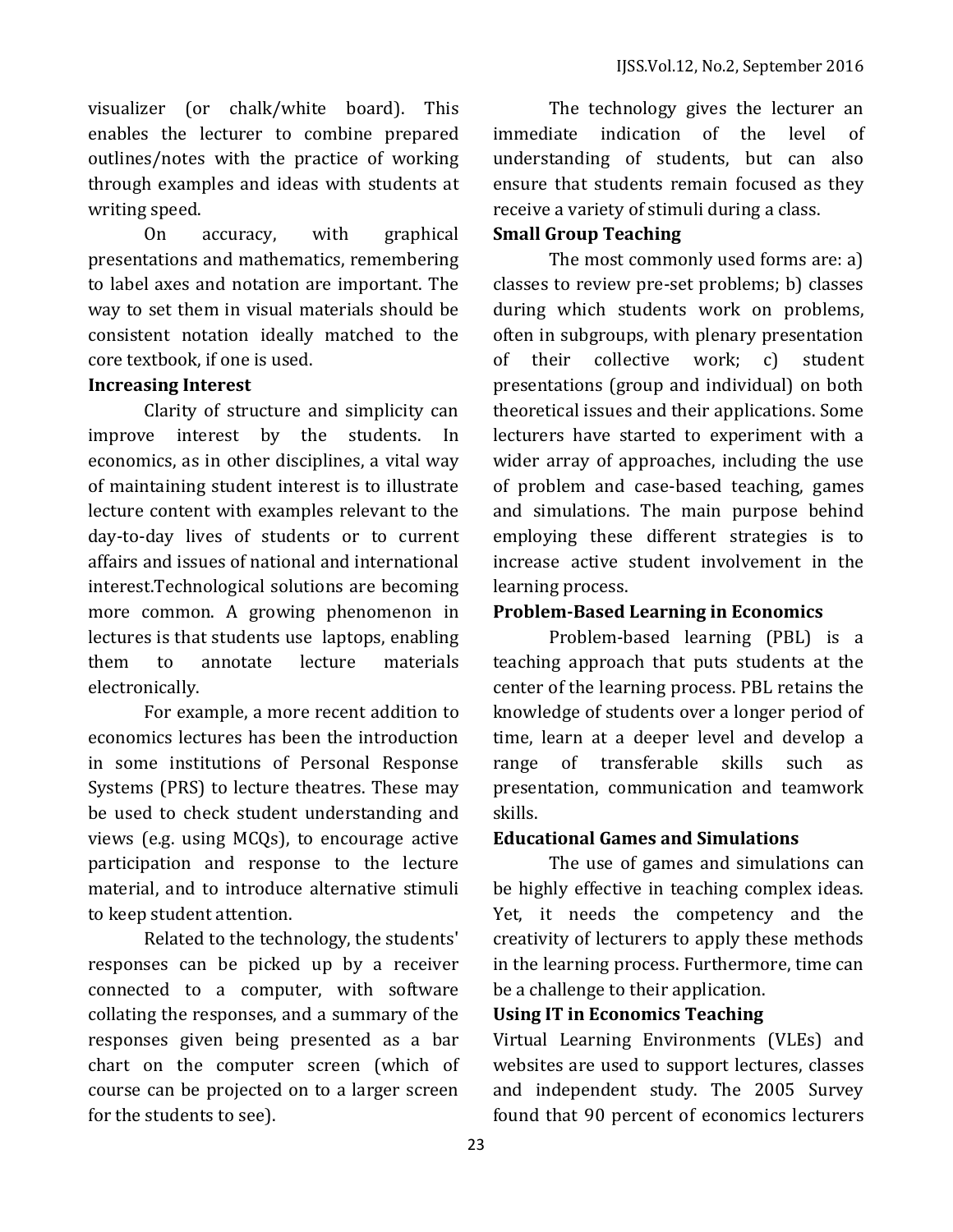already posted lecture materials online. Online resources will often include a range of different types of course materials (e.g. course books, slides, handouts, problem sets, solutions to problems, simulations, worked examples, videos and podcasts of lectures).

## *Assessment*

Economics departments use a variety of assessment approaches, including examinations (which may incorporate essays, short-answer questions, case and problembased questions, multiple choice questions), group and individual projects and online testing. The 2007 Economics Subject Benchmark Statements, (QAA, 2007, p.7) puts clear emphasis on the importance of skills development, noting that this should include both the broad skills such as literacy, communication and IT skills and a range of more specific transferable skills which directly build on economics, such as the ability to take account of opportunity costs, understand how incentives operate, and take strategic decisions.

The faculty of Economics, Yogyakarta State University (FE-YSU) is based on the people's economy and entrepreneurship. The existence of the faculty of Economics supports YSU to achieve the vision towards the Word Class University or WCU (Sugiharsono, 2014, pp.3-4).

WCU is a university that develops Tri Darma Higher Education (Education, Research, and Community Service) including the identity of Indonesia, local advantages, and the regional and international competitiveness (enriched with the quality advantages excavated from the colleges of the developed countries) (Sugiharsono, 2014, pp.14-15). The vision of the faculty is to be a faculty which is superior in the field of

Education and Economics. It is based on faith, independance and intelligence, and has a conception of people's economy, entrepreneurship and noble cultural value. While the missions are to work on: a) the implementation of learning in a conductive environment in order to form human resources who are committed in developing and applying Economics and Economics Education for the improvement of people's welfare; b) the assessment, development, and application of Economics and Economics Education in order to contribute to the community development; c) the implementation of a quality of society service in the field of Economics and Economics Education, as well as developing the network of industry, government and society; d) the organization of a good governance which is clean, transparent, and accountable. The Motto of the faculty is "BRIGHT": Bermoral (Moral), Rasional (Rational), Integritas (Integrity), Gigih (Persistence), Humanis (Humanist) and Taqwa (Pious) and its official website is http://fe.uny.ac.id/ (Sugiharsono& al., 2012, pp.13-14). The faculty is led by Dr. Sugiharsono, MSc., accompanied by three (3) vice deans: Dr. Moerdiyanto, M.Ed., Moh. Djazari, M. Ed., and Siswanto, M.Ed. FE-YSU have four (4) departments: Education of Administration Office, Education of Accounting, Education of Economics, and Management with eight (8) study programs which are Education of administration office, Education of Accounting, Accounting, Education of Economics, Management, D3 in Accounting, D3 in Marketing, and D3 in Secretary. The facilities and the infrastructure of the faculty can be seen in the following table.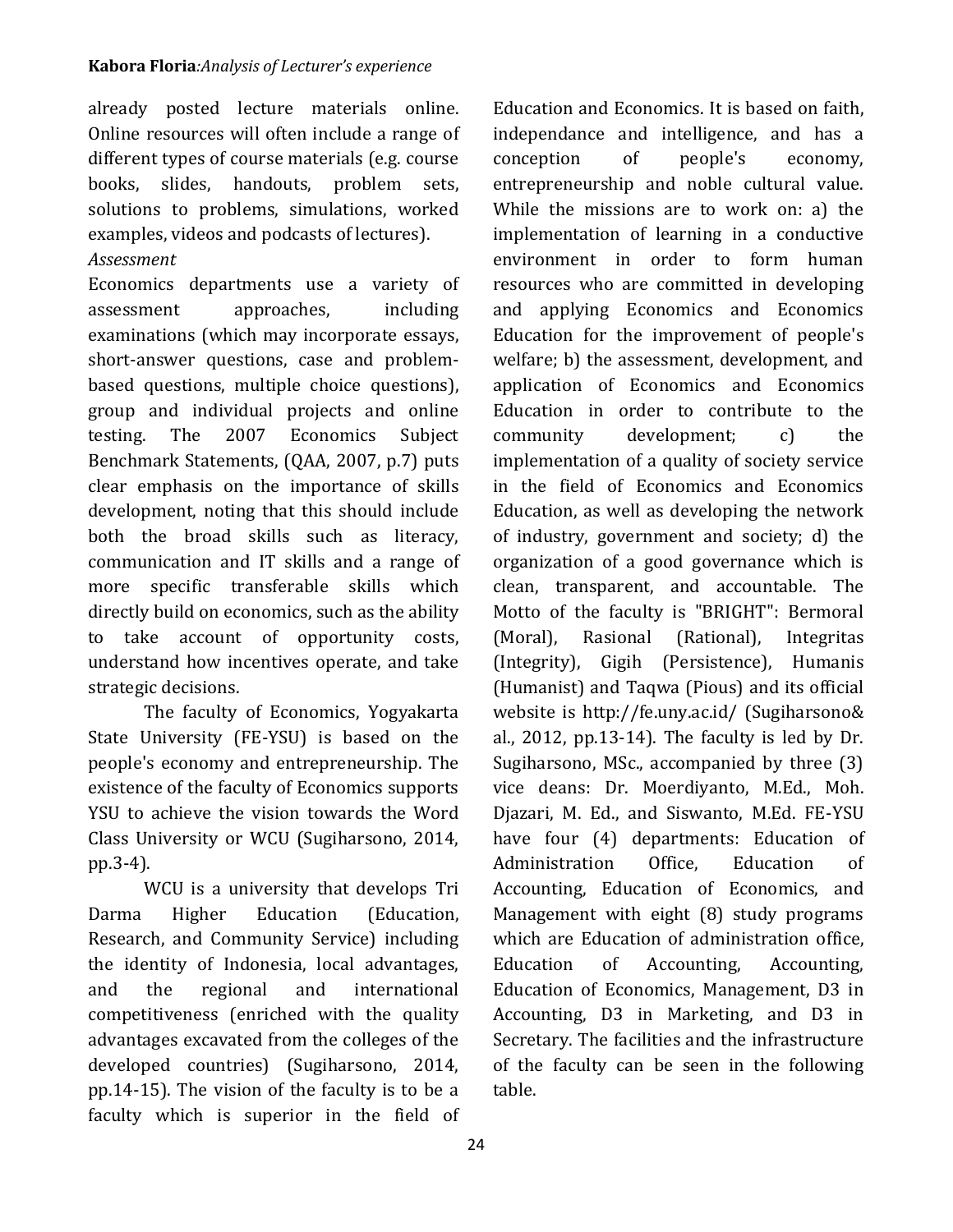## Table 1. List of the Facilities and the Infrastructure of FE-YSU

| No.                            | <b>Room Name</b>                    | <b>Number</b>  | <b>Broadness</b>  |
|--------------------------------|-------------------------------------|----------------|-------------------|
|                                |                                     |                | (m <sup>2</sup> ) |
| $\mathbf{1}$                   | Classroom                           | 24             | 993               |
| 2                              | Laboratory                          | 8              | 361               |
| 3                              | Meeting Room / Session              | $\overline{4}$ | 737               |
| 4                              | <b>Administration Room</b>          | 17             | 758               |
| 5                              | Worship Room / Mosque               | 3              | 91                |
| 6                              | <b>Students Activities Room BE2</b> | $\overline{c}$ | 48                |
|                                | Red Building Room                   | 6              | 90                |
| 7                              | Library                             | 1              | 69                |
| 8                              | Infirmary                           | 1              | 20                |
| 9                              | Guard Room / Cleaning Room          | $\overline{2}$ | 14                |
| 10                             | Microteaching Room / Studio         | $\overline{2}$ | 48                |
| 11                             | Public Room                         | 1              | 32                |
| 12                             | Seminar proposal Room               | $\overline{2}$ | 52                |
| 13                             | Skripsi Room                        | $\overline{2}$ | 48                |
| 14                             | Toilet/WC                           | 8              | 166               |
| 15                             | Warehouse                           | 4              | 78                |
| 16                             | Seminar Room                        | 1              | 30                |
| 17                             | Security Room                       | 1              | 13                |
| 18                             | Red Building Cafeteria Room         | 1              | 50                |
|                                | Total                               | 92             | 3.698             |
| <b>BUILDINGS AND LAND</b>      |                                     |                |                   |
| $\mathbf{1}$                   | Building Dean (BE1)                 |                | 3.232             |
| 2                              | Middle Building (BE2)               |                | 2.910             |
| 3                              | West Building (BE3)                 |                | 660               |
|                                | Total Building area of FE           |                | 6.802             |
|                                | Total land area of FE               |                | 8.885             |
| <b>FACILITIES / EQUIPMENTS</b> |                                     |                |                   |
| $\mathbf{1}$                   | LCD                                 | 45             |                   |
| 2                              | Computers                           | 200            |                   |
| 3                              | Laptops                             | 12             |                   |
| 4                              | AC                                  | 144            |                   |
| 5                              | Chairs                              | 1.500          |                   |
| 6                              | Workbench                           | 150            |                   |
| 7                              | Session tables                      | 40             |                   |
| 8                              | Session seats                       | 450            |                   |
| 9                              | Guest tables                        | 16             |                   |
| 10                             | Cupboards                           | 45             |                   |
| 11                             | Bookshelf                           | 15             |                   |
| 12                             | Reading tables                      | 8              |                   |
| 13                             | Library books                       | 1.381          |                   |
| 14                             | Journals collection                 | 37             |                   |

#### **Research Method**

This research used the qualitative phenomenology approach. The goal is to describe a "lived experience" of lecturers in the implementation of ICT in teaching Economics to undergraduate students than to explain their experiences. Phenomenology is concerned with the study of experience from the perspective of the individual, bracketing taken-for-granted assumptions and usual ways of perceiving (Lester, 1999, p.1). The place of the research is in the faculty of Economics, YSU because the faculty is the youngest of the faculties in Yogyakarta State University and has an adequate enough infrastructure and facilities including the use

of ICT in education. Most of the lecturers at the faculty are likewise used to implement ICT in their teaching activities. Moreover the faculty focuses on the field of Education meaning that it trains students to be teachers that can be a model on how to teach Economics for the future generation with ICT aids. This research was done during the period December 2014 to May, 2015. The determination of the source of data employed the snowball sampling technique, consisting of lecturers of Economics Education Department, through in-depth interviews, observations and documentation and also students of the Department of Economics Education, who were given open-ended questions for crosschecking the information. The technique of data analysis encompassed three interactive procedures among data collection, data reduction, data display, and conclusion drawing and verification.

#### **Results and Discussion**

The faculty contains seventy (70) State' s lecturers, six (6) contract lecturers and two thousand seven hundred and forty seven (2747) students, in which nineteen (19) lecturers and three hundred and ninety-five (395) students belongs to the department of Economics Education according to the staff of academic office of the faculty on April 22th, 2015.

For the objectives of this research, a sample of ten (10) lecturers including five (5) males and five (5) females at the Economics Education department was conducted by indepth interviews, observations and documentation. Then, for cross-checking the information, a sample of forty (40) students of the department was conducted by open-ended questions.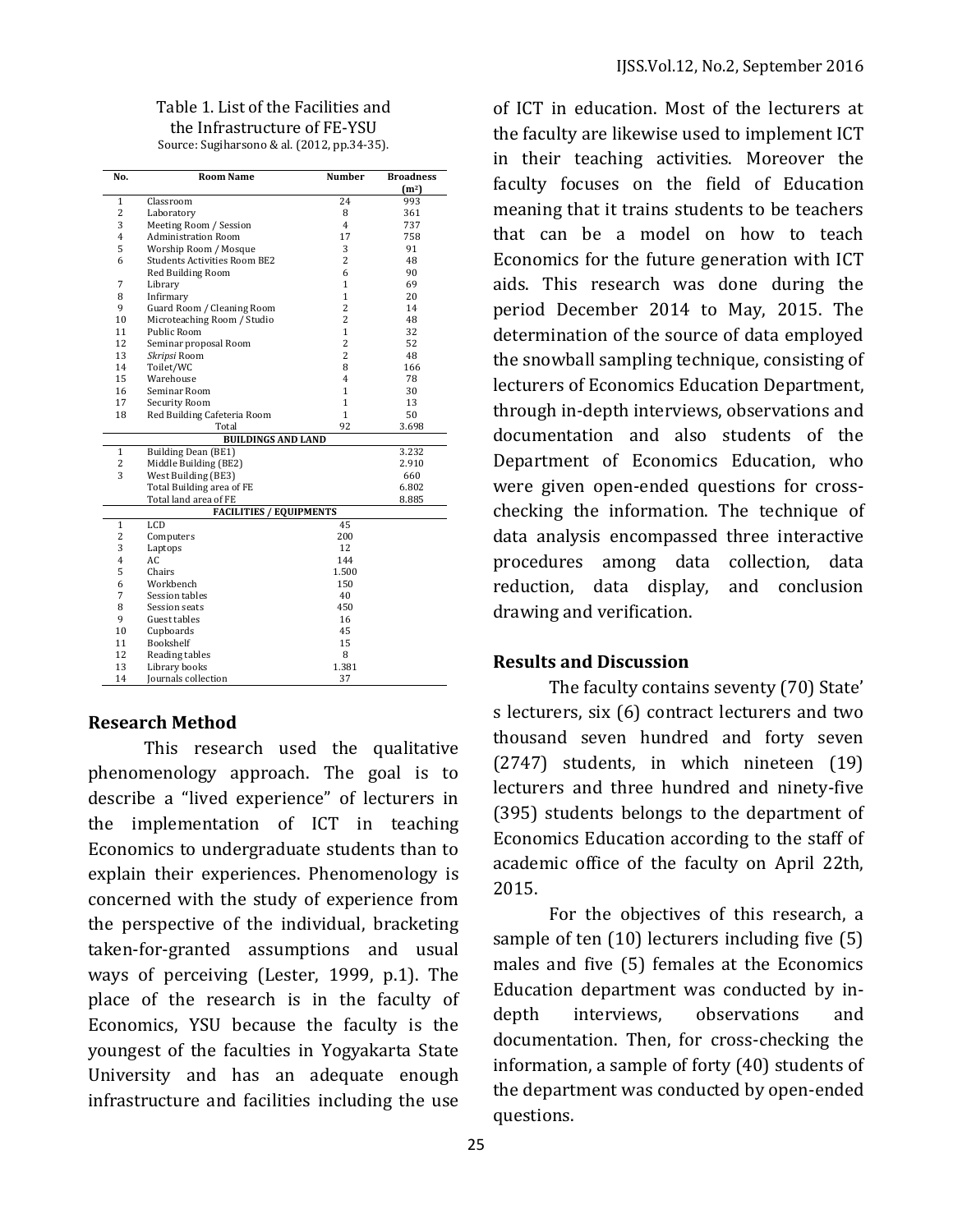#### **Kabora Floria***:Analysis of Lecturer's experience*

The findings constitute the use of ICT by the economics' lecturers of the Faculty of Economics, Yogyakarta State University, the reality of their skill in using ICT in teaching and the impact of ICT use on teaching.

About the use of ICT by the economics' lecturers of the Faculty of Economics, Yogyakarta State University, first, the faculty always improves the quality of its education conforming to the evolution of science and technology. It was started from using the OHP until the LCD. The facilities at the faculty are adequate enough for the learning activities, among others the use of Internet, LCD projector and e-learning. Moreover, the lecturers are familiar using ICT tools in teaching.

Second, Internet is used for browsing, LCD projector for visualizing materials, and Be-Smart (e-learning) for learning support. ICT helps the lecturers in searching materials, simplifies the process of transferring knowledge and reduces the shortage of shortcomings they may face at the time of learning in classrooms.

Third, the lecturers are aware of the benefits received from the use of ICT in teaching Economics but ICT only is not enough for teaching, it should be combined with the manual media and the traditional classroom practice. Thus, these lecturers usually use the blended learning system in teaching.

The reality of the economics lecturers' skill in using ICT in teaching at the Faculty of Economics, Yogyakarta State University is that first, the skill of the economics' lecturers at Yogyakarta State University is centered on the average level. This is due to the lack of training of these lecturers on ICT. They are only received the basic training but not the advanced. It is also noticed that the male

lecturers are more competent in ICT than female lecturers. Nonetheless, the lack of ICT knowledge belongs to the old lecturers but not to the youngers.

Second, although the common strategy used by the lecturers is to give a lecture with PowerPoint presentations, their skill can be seen through their creativity in operating this media. Furthermore, the common ICT tool used by the lecturers in classrooms are laptop and LCD projector for displaying materials but not all of the lecturers use Be-Smart or elearning and other tools such as microphone, speakers and pointer in the teaching and learning process. This is what differ the competence of these lecturers in ICT.

Third, the common ICT-activities used by these lecturers are presentation of materials and students' assignments, sending assignments through email and the enrichment of materials through Internet browser. For the expert and advanced lecturers, they can make a supplement of materials through Be-Smart and even do discussion forums, sending and receiving students' assignments, watching educational movies, listening music to encourage students to learn. In short, their ways of teaching are more varied than the average lecturers so that students feel motivated and enjoy the course that they provide.

The impacts of ICT use on Economics Teaching at the Faculty of Economics, Yogyakarta State University are first, the assessment of the students is increasingly aggravated. One of that is the plagiarism issue. To evaluate the hard copy of students' assignments, the lecturers look at the beauty of the language used by the students or look at the resemblance of the students' copy. While for the soft copy of students' assignments,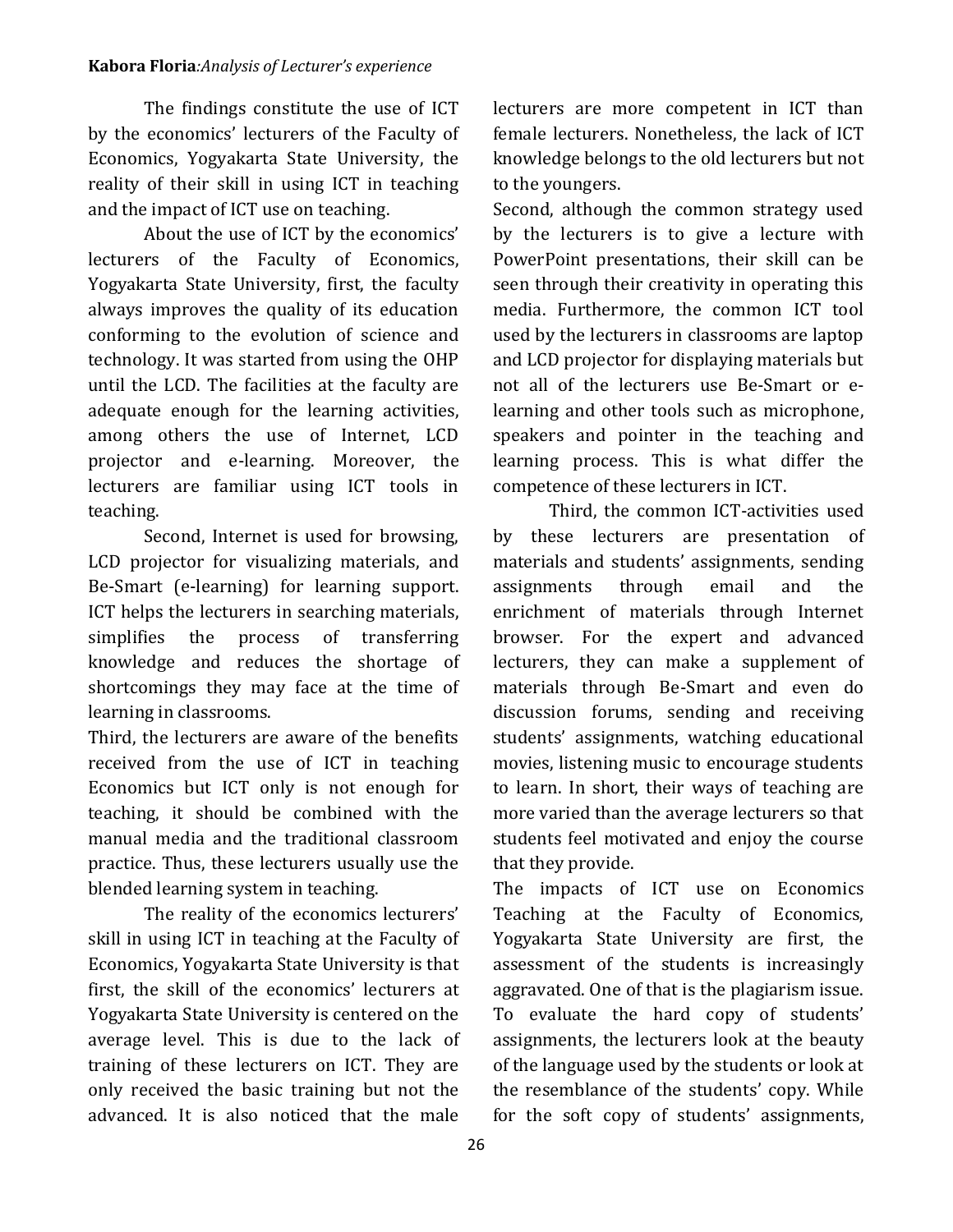some of the lecturers use ICT software against plagiarism such as viper but some of them type the doubtful sentences on Google. Concerning the students' presentation using PowerPoint, lecturers look at three aspects: the substance of the contents that should be conformed to the learning objectives; the creativity of the students; and the font and color used in accordance with the size of the classroom.

Second, for the perception of students' experience in the course, ICT renders them to focus on learning. They feel being helped and have fun with ICT even there are an improvement of their achievement and the quality of education. Thus, it makes the pedagogical practice more effective and efficient. On the other side, the students can be lazy and less discipline with ICT rules. While in general, students understand the way of using ICT in their learning activities but not so deeply.

Third, regarding the professional impact of ICT use for the lecturers, the usage of ICT increases their competence and their confidence to transfer knowledge. Yet they become dependent on it. Indeed, ICT really supports and helps lecturers in their professional practice and it is not only in the teaching activities but also in the research. Therefore, it makes their work easy and more professional. Consequently, all of economics' lecturers and even students appreciate and always use ICT in their pedagogical practice.

Fourth, there are ten factors that encourage economics' lecturers in the faculty using ICT: the global challenge, the awareness of the faculty staff on the importance of ICT usage, the existence of a computer center at Yogyakarta State University, the facilities available in classrooms, the competence of the

lecturers, the adaptation of economics subjects using ICT, the students' understanding and abilities in ICT, the existence of Wi-Fi in the campus, the existence of technical ICT-staff and the availability of the taught subjects related to ICT usage such as micro-teaching, computer applications and development of instructional media.

While despite these favorable factors, the faculty faces many problems on ICT, among others, the insufficiency and the lack of maintenance of the available ICT tools in classrooms, the lack of equitable distribution and utilization of facilities, the limited numbers of computers in laboratory, the nonrenewal of LCD projectors and the inadequate infrastructure of the installation of ICT tools in classrooms, the lack of speed of the internet connection, the power failure, the optical cable problem, the lack of creativity and knowledge of lecturers making better PowerPoint presentations, the financial limitations of the students on the cost of technology, the lack of knowledge of foreign languages like English of the lecturers and the students, and the non-existence of a digital library and an economic and business integrated laboratory.

## **Conclusion and Suggestions**

First, the use of ICT in the Faculty of Economics, Yogyakarta State University is that the Internet is used for browsing, LCD projectors for visualizing materials, and Be-Smart (e-learning) for learning support. However, ICT alone is not enough for teaching so the lecturers usually use the blended learning system in teaching. Second, the lecturers' skill in using ICT in teaching is in the average level. It is also noticed that the male lecturers are more competent in ICT than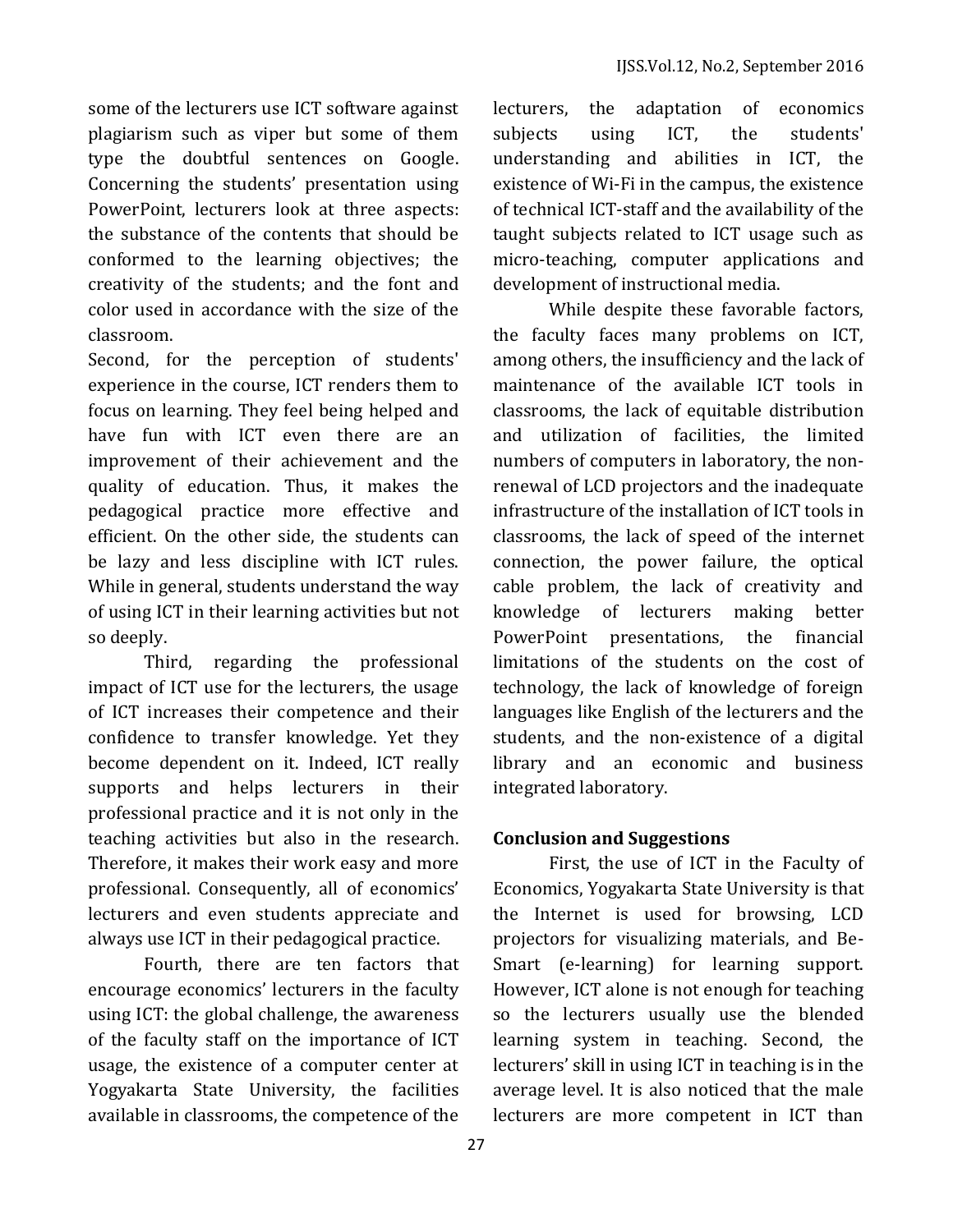female lecturers. Their skills can be seen through their creativity in operating ICT media, and the variation and the number of ICT tools used in the classroom. Third, the impacts of ICT use on teaching are the increase of the competence and the confidence of the lecturers to transfer knowledge. This is not only in teaching activities but also in research. Although ICT renders the students to focus on learning and it makes the pedagogical practice more effective and efficient, the fight against plagiarism remains a big issue for lecturers in the assessment of the students' abilities. Besides, among the encouraging factors to use ICT in teaching are the global challenge, the available facilities and the adaptation of economics subjects using ICT tools, while the unfavorable factor is the lack of creativity and knowledge of the lecturers in making better PowerPoint presentations for the students.

To reach the goal towards the World Class University, the faculty of Economics at YSU cannot stay within the existing conditions. There are plenty of facilities, infrastructure to be repaired and equipped such as the usage of speakers and microphone in the classroom, the improvement of all LCD projectors, the installation of two switches in every classroom (one for the light in front and one for the rest) so that if the lecturers use LCD, they can just turn off the light near the screen and the pictures would be clear to watch. The plug and the lecturers table also should not be so far in order to make lecturers feel comfortable in teaching. The installation of optical cable map is also recommended because when there is construction, it will not affect the network. Thus, all the communities of the faculty (staff, lecturers, students) are responsible to maintain the durability of existing facilities and the ICT-staff must be diligent in checking or taking care of these facilities. In the use of ICT in Economics, lecturers should improve more their knowledge in ICT in pedagogical practice, most of all, the mastering of PowerPoint presentations in order to increase the students' interests. The creativity of lecturers should be required and also the management of changing slide of PowerPoint should be done slowly so that the lessons would be well received by the students because it is not necessarily that all of them could understand what the lecturers are talking about. It is recommended because some of the students are not brave to ask the presented materials by the lecturers however they neither understand the lesson. The Faculty should also make a socialization of the usefulness of e-learning and barcode system so that all lecturers will be aware of its utilization. ICT training that encourages women should be forecasted by the faculty. The faculty should provide ICT training for lecturers every year in order to improve and to update their knowledge in ICT and it requires the diligence of the lecturers as well, most of all for those who still feel lack of abilities in ICT. An assessment of ICT-abilities should be mainly required by the faculty in the recruitment of new lecturers. The lecturers and the students should improve their English language such as following an English course or practicing English with English speakers or reading English books or watching English movies so that they can easily understand English economics books or journals on the internet. The faculty also should add an Economic and business integrated laboratory so that the students could not only be rich in theory but also could implement these theories in a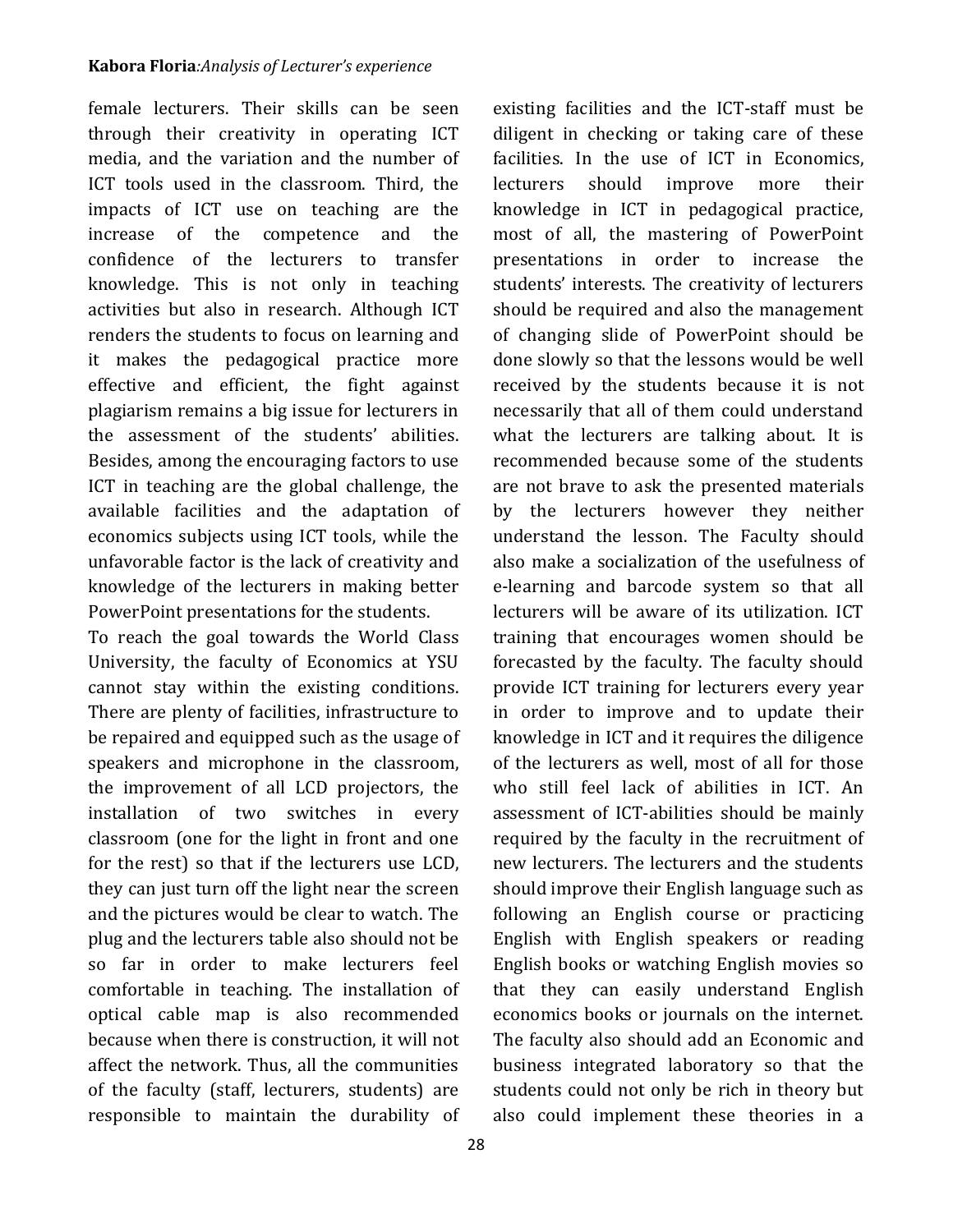laboratory. The faculty should have the facility to support the research activities of either students or lecturers so that the results could be published locally, nationally or internationally such as the implementation of digital library. Furthermore, with the digital library, lecturers and students could access books or journals not only inside YSU but also outside YSU even in abroad so that the access of the learning resources could be obtained anywhere and could make the time more efficient. As the faculty of Economics at YSU focuses on the field of education, the lecturers should not always use ICT in teaching in order that students can get an example to teach Economics with fun without ICT. Perhaps, these students will teach in an undeveloped area as seen as still many parts of Indonesia do not have access to electricity. So these future teachers can easily teach even if there is no ICT aid.

### **References**

- Boyes, W. & Melvin, M. (2004). Microeconomics sixth edition. New York: Houghton Mifflin Company.
- Economics Network. (2005). Relations between teaching, research and technology in economics HE: results of the 2005 Economics Network Survey of Lecturers. Accessed on August 28th, 2014, from http://www.economics network.ac.uk/projects/lec\_survey2005. pdf.
- Education for all (EFA). Quotation. Accessed on July, 20th, 2014, from http://www. un.org/en/globalissues/briefingpapers/ efa/quotes.shtml.
- Fabunmi & Adesoji F. (2012). Undergraduate students' perception of the effectiveness of ICT use in improving teaching and learning in Ekiti State University. Ado-Ekiti, Nigeria, 4(7), 121-130.
- Fry, H., Ketteridge, S. & Marshall, S. (2009). A handbook for teaching and learning in higher education: enhancing academic practice. Third Edition. New york: Routledge.
- Fusaro, M. & Couture, A. (2012). Étude sur les modalités d'apprentissage et les technologies de l'information et de communication dans l'enseignement: rapport du Groupe de travail sur l'étude des usages des technologies de l'information et de communication dans l'enseignement. Québec: CREPUQ.
- Lester, S. (1999). An Introduction to phenomenological research. London: Stan Lester Developments, Tauton.
- Parkin, M. (2005). Macroeconomics seventh edition. Boston: Pearson Education.
- Prasetyowati, D. (2013). Pemberdayaan kelompok kerja guru berbasis Teknologi Informasi dan Komunikasi berdasarkan persepsi guru gugus ngloro saptosari, Gunung Kidul. Master's Thesis, unpublished. Universitas Negeri Yogyakarta.
- Quality Assurance Agency for Higher Education. (2007). Subject benchmark statements, economics. Accessed on August 28th, 2014, from from [http://www.qaa.ac.uk/academicinfrastr](http://www.qaa.ac.uk/academicinfrastructure/benchmark/statements/Economics.asp#p7)